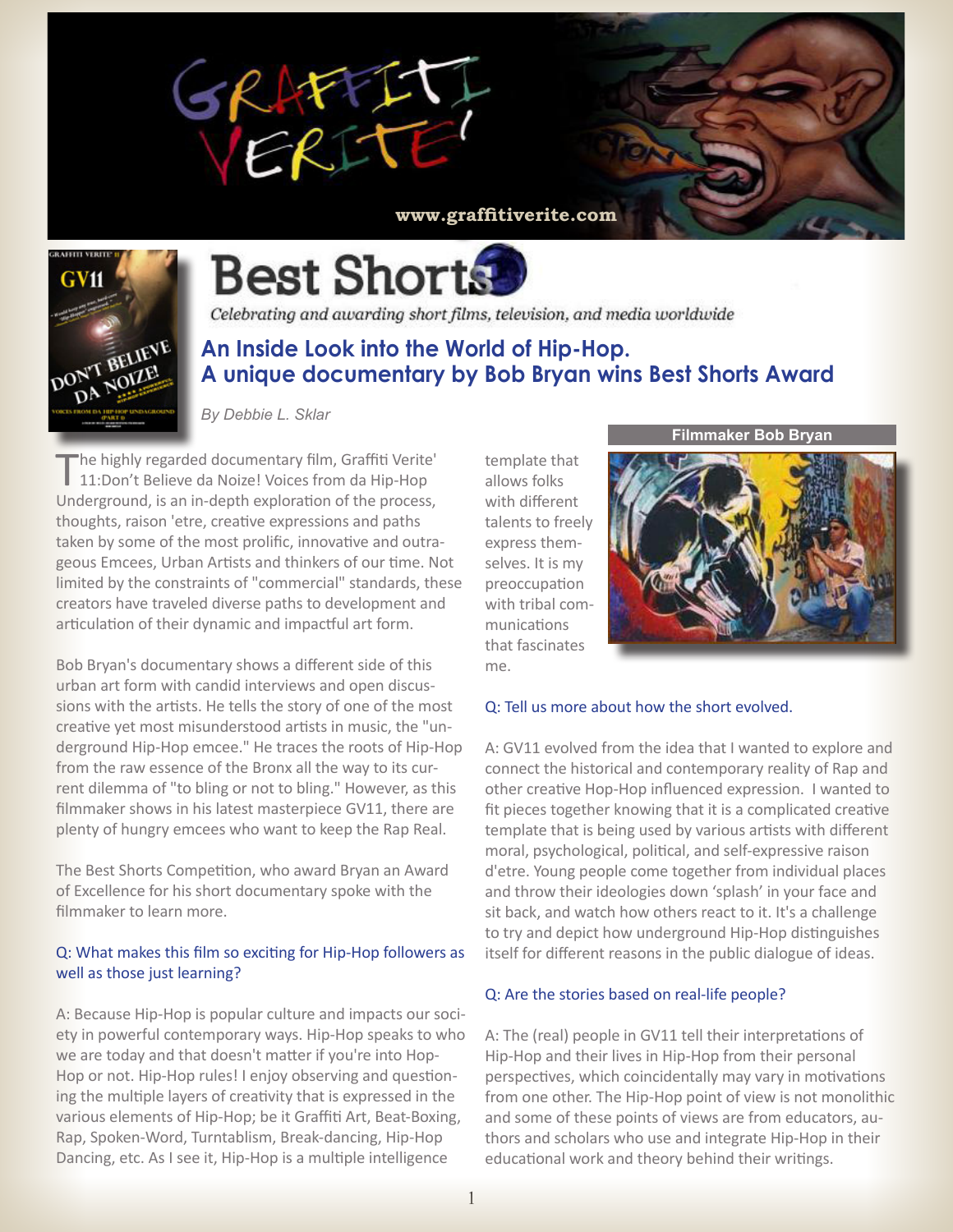# Q: Did you always want to be in the film industry?

A: Not always. Back in the day, I wanted to be a psychiatrist. I fell into an interest in filmmaking when it dawned on me, and I realized the potential that film has to explore deep personal issues in an 'entertainment' module.

#### Q: Did you have any unusual difficulties during filming?

A: Shooting GV11 was a flawless experience. Everything from the planning to the execution went according to plan, although once you get started in production 'one' has to be sensitive to incoming info that may alter the initial idea of what you wanted to say.

By the time GV11 came around, I was used to the ebb and flow of life and its relativity to production issues. Of course, once you get into post-production, you must allow the 'production' to morph into something else again.

I've discovered that although you think you have an idea that your story is all about at the jump, life has a way (if you're listening) of getting you up to speed in a totally different perspective and understanding than you had when you started out. Documentary filmmaking is totally unpredictable, just like the people who inhabit the frame of my documentary.

#### Q: Advice to other new filmmakers?

A: Plan your work and work your plan. Committing to your project is like life or death; do not allow anything or anybody to get in the way of completing the project. Tenacity and follow through are necessary qualities. Life will conspire to throw up roadblocks to prevent you from completing your project. Those challenges will be tailormade for you. So, the idea is that 'you' can prevent 'you' from completing the mission. This is war and often the collateral damage will be the residual fallout in your personal life, love and strategic production issues.

My advice is to press on regardless of circumstances. This project transcends the subject matter and speaks more to who you are than anything else. Never give yourself any excuses for not finishing. Take no prisoners and don't allow anyone in your world who does not understand who you are and how valuable this project is. Cast out the nonbelievers!

### Q: Will winning awards from Best Shorts help promote the film? How so?

A: I don't know, we'll see what happens. But winning an award from Best Shorts is an acknowledgment that your peers respect what you are doing, and that means a lot on a personal level.

'Winning' as a philosophy, it drives me to push myself further and further into seeing how far I can take this life journey, and see how many people I can touch. 'Turning on lights' is what I aim to do with my work. Good positive publicity is always good. My distributors love the fact that I seem to be 'winning.' It's a win-win for everybody. It distinguishes you from everybody else and appearances are what this game is partially about.

#### Q: How long did it take to make Graffiti Verité?

A: Not long, everything fell into place quite quickly, over a couple of months.

#### Q: How much money did it cost?

A: Not as much as people might think. Since I was the executive producer, director, writer, cameraman, sound man, editor, transportation captain, publicist and gopher and I work cheap, everything was cool. It's important to note that I own all my own production and post-production facility, so I didn't have to put out for that. When I say go, I have all the resources to make things happen.

# Q: What audience is the short suited for?

A: GV11's audience is really big because it's crafted to appeal to a wide audience. But the audience I envision must be smart and open to new and unique ideas. GV11 breaks down the stereotypes that exists between what Hip-Hop is and isn't. GV11 illustrates the difference between 'commercial Hip-Hop' and 'underground Hip-Hop'.

# Q: Any bites yet from distributors?

A: Oh yeah, GV11 has already found a home on NetFlix and all the other distributors that I have, i.e.: Baker & Taylor, Barnes & Noble, Amazon.com, Follet BWI etc.

# Q: Is there a second part or next part already in the works so to speak?

A: Yes, GV11 Part 2 has already been shot and is simply awaiting my editing touch. I've been busy marketing GV11.

#### Q: Why did you make this a short vs. a feature-length film?

A: I don't consider what I'm doing 'Shorts,' at least in my head. My films in the GV series all vary in length. Doing feature film length projects will happen when there is a need for them. Right now, my documentaries seem to spool out at the length they end up being. They are fully fleshed out